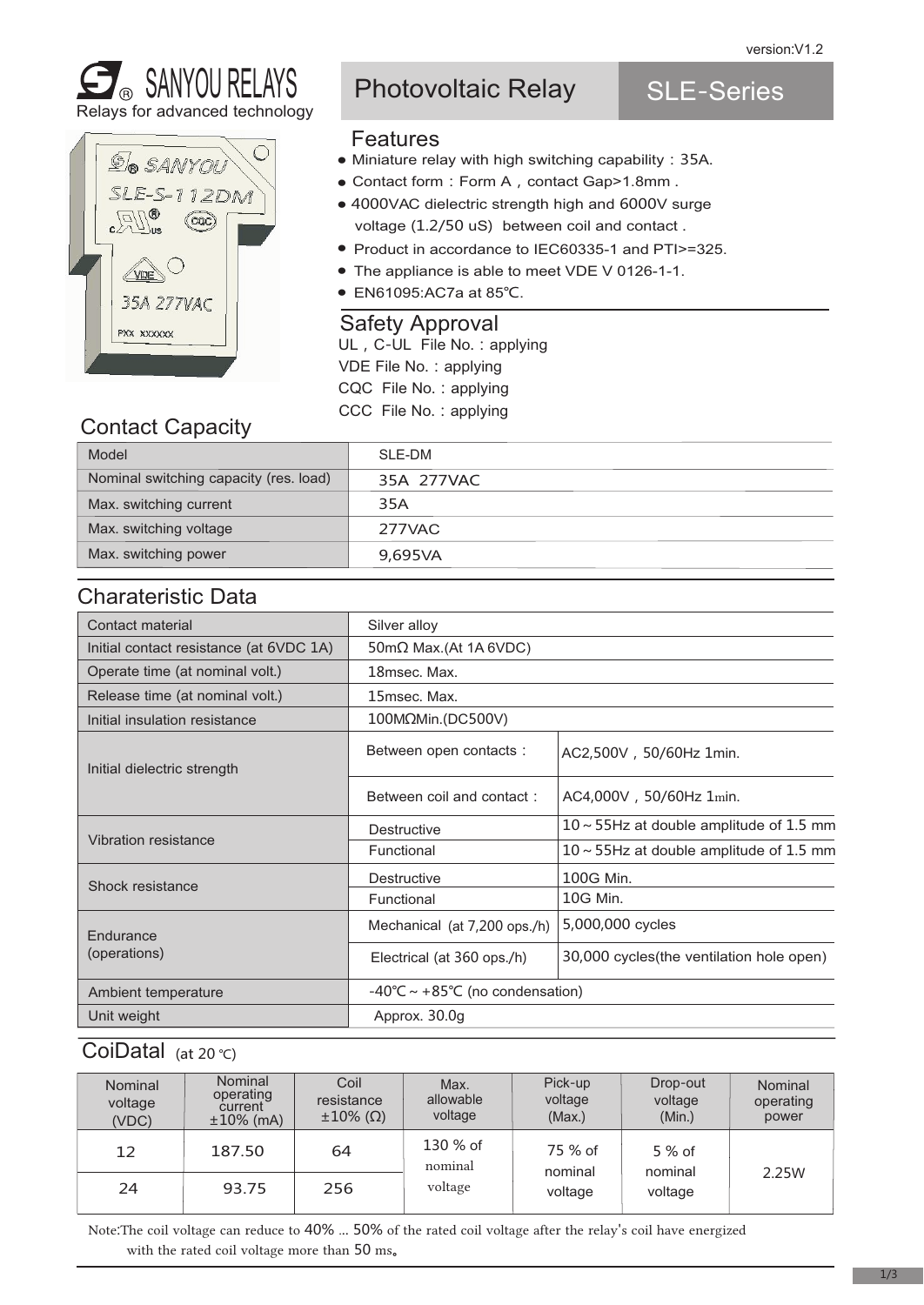## Safety Approval Ratings

(Note:More detail of approval ratings,please refer to the safety certification)

| Approval            | UL/CUL                        | VDE.                                                                    | <b>CQC</b>         | <b>CCC</b>        |  |
|---------------------|-------------------------------|-------------------------------------------------------------------------|--------------------|-------------------|--|
| File No.            | Applying                      | Applying                                                                | Applying           | Applying          |  |
| Approved<br>ratings | 35A 125/250/277VAC, Resistive | 35A 125/250/277VAC, COS $D = 1$<br>35A 125/250/277VAC, COS $\Phi$ = 0.8 | 35A 125/250/277VAC | $AC-1$ , le : 40A |  |

#### Ordering Information

| Nomenclature |                                         |  |  |  |                     |  |  |                          |                                                       |
|--------------|-----------------------------------------|--|--|--|---------------------|--|--|--------------------------|-------------------------------------------------------|
| ISLEI - S I  |                                         |  |  |  | $-1$  12  D   M   1 |  |  | $\left  -F \right  - XX$ |                                                       |
|              |                                         |  |  |  |                     |  |  |                          | Special Parameter: Nil-Standard type,                 |
|              |                                         |  |  |  |                     |  |  |                          | Letter or number-Special requirement                  |
|              |                                         |  |  |  |                     |  |  |                          | Insulation System: Nil-Standard, B-Class B, F-Class F |
|              |                                         |  |  |  |                     |  |  |                          | Contact Material: Nil-AgSnO <sub>2</sub> , 1-AgNi     |
|              |                                         |  |  |  |                     |  |  |                          | Contact Form: M-Form A                                |
|              |                                         |  |  |  |                     |  |  |                          | Coil Power: D-2.25W                                   |
|              |                                         |  |  |  |                     |  |  |                          | Coil Voltage (VDC) : 12, 24                           |
|              |                                         |  |  |  |                     |  |  |                          | Number of Poles: 1-1 Pole                             |
|              | Protective Construction: S-Flux proofed |  |  |  |                     |  |  |                          |                                                       |
|              |                                         |  |  |  |                     |  |  |                          | SH-Sealed type washable                               |
|              |                                         |  |  |  |                     |  |  |                          | Type Designation: SLE                                 |

### Outline Dimensions, Wiring Diagram, P.C. Board Layout (unit: mm)



bottom view

Unless otherwise specified: If dimension  $\leq 1$ mm, tolerance:  $\pm 0.2$ mm; If dimension  $1 \sim 5$ mm, tolerance:  $\pm 0.3$ mm; If dimension  $>5$ mm, tolerance:  $\pm 0.4$ mm. Note: 1. Extended terminal dimension is dimension before soldering.

2. Tolerance of P.C.B. layout: ±0.1mm.